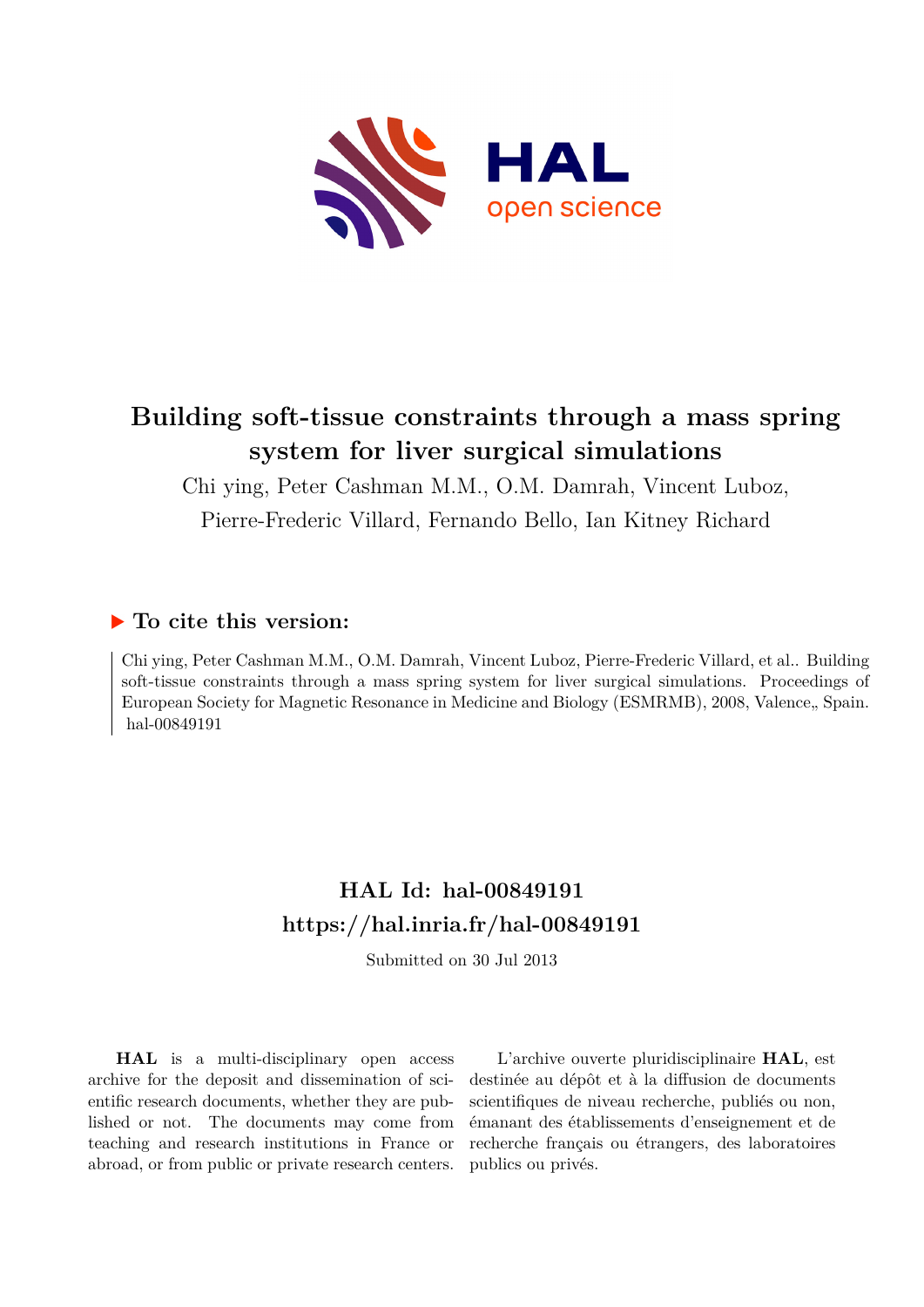#### **Building soft-tissue constraints through a mass spring system for liver surgical simulations**

e-Poster (content for oral presentation): 754 Congress: ESMRMB 2008 Type: Scientific Paper Topic: Magnetic Resonance Imaging / Imaging: Processing and Quantification Authors: Y. Chi, P.M.M. Cashman, O.M.A. Damrah, V. Luboz, P.-F. Villard, F. Bello, R.I. Kitney; London/UK MeSH: Elastic Tissue [A10.165.400] Keywords: Physical Model, Mass Spring System, Local Mesh Adaptive, Real-time surgical simulation

Any information contained in this pdf file is automatically generated from digital material submitted to e-Poster by third parties in the form of scientific presentations. References to any names, marks, products, or services of third parties or hypertext links to third-party sites or information are provided solely as a convenience to you and do not in any way constitute or imply ESMRMB's endorsement, sponsorship or recommendation of the third party, information, product, or service. ESMRMB is not responsible for the content of these pages and does not make any representations regarding the content or accuracy of material in this file.

As per copyright regulations, any unauthorised use of the material or parts thereof as well as commercial reproduction or multiple distribution by any traditional or electronically based reproduction/publication method is strictly prohibited.

You agree to defend, indemnify, and hold ESMRMB harmless from and against any and all claims, damages, costs, and expenses, including attorneys' fees, arising from or related to your use of these pages.

Please note: Links to movies, ppt slideshows and any other multimedia files are not available in the pdf version of presentations. www.esmrmb.org/

## **1. Purpose**

Constraint between soft tissues (derived from MRI/CT image datasets) is a special type of intra-collision, with a spectrum of values for all the intra-surface frictions, e.g. an infinitely large value for those joined together. Different tissues have respective densities and stiffness, exhibiting various viscous and elastic characteristics. In liver surgical operations, when multiple tissue deformation occurs and interventional imaging through CT/MRI is not highly recommended due to its potential hazard to surgeons, there is no simple way to trace the surgically significant relative locations of tumours and major hepatic vessels. We make this difficulty our challenge. Because of its real-time response, our system was firstly developed as a surgical training simulator.

An enhanced physical model generation method was presented to best keep the boundary relationships between connecting soft tissues in surgeon training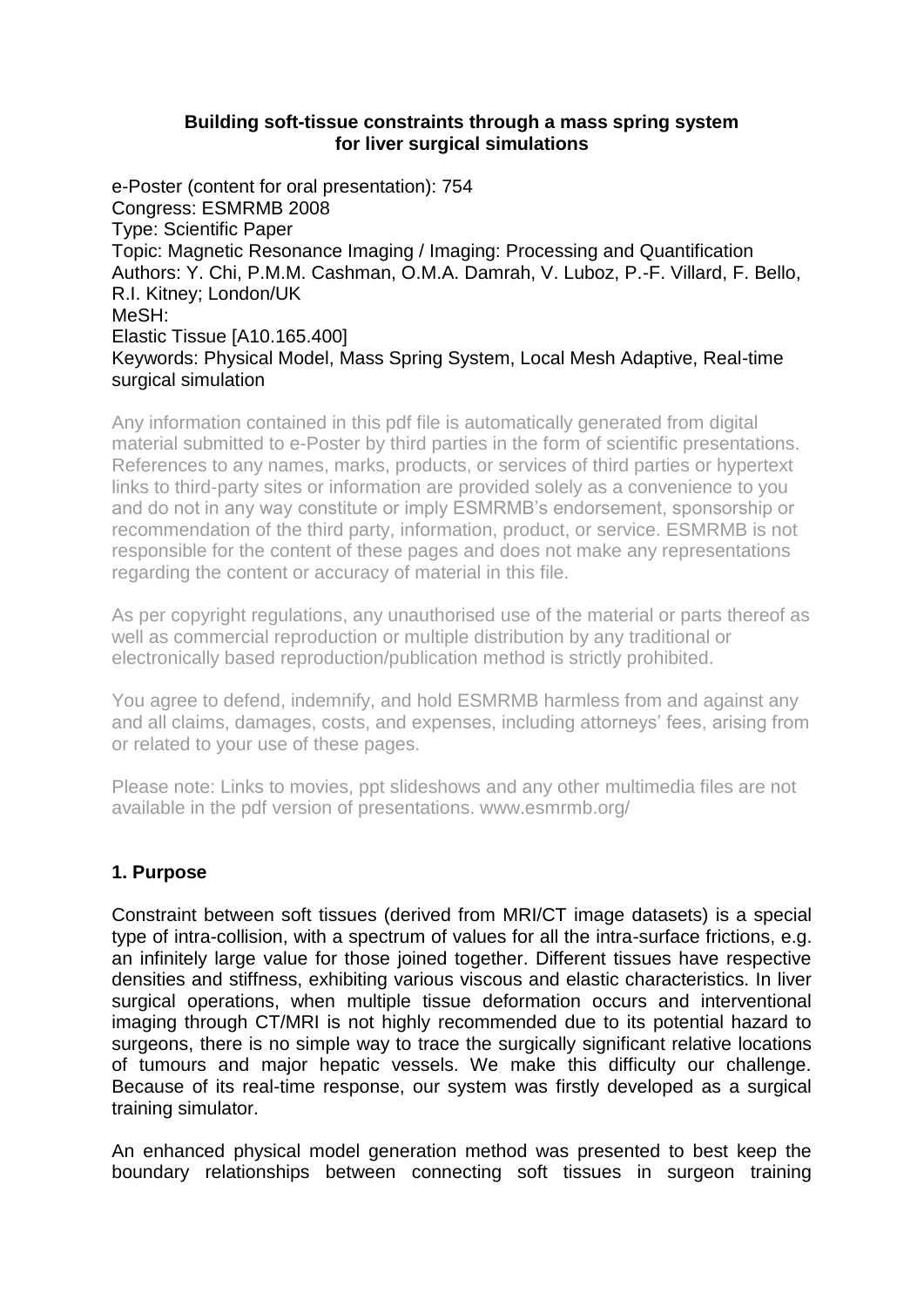simulations. This secured the deformations on the tissue boundaries, which within a distance of both sides of the boundary areas, were calculated in real-time with an improved accuracy. The underlying approach is the single organ Mass Spring System (MSS) (by Paloc C., Belo F., et al 2003) which, for the first time, introduced an on-the-fly mesh refinement to the physical modelling circle. This method allows a real-time eformation response on a normal PC with only one CPU (Pentium 4, 2 GHz) and 512MB of RAM.

Refining and simplifying a three-dimensional mesh are topics which have been widely studied in various research areas to achieve efficiency and high performance. In physical modeling, previous classic work which relied on a multiresolution presentation was built on single objects, and mostly off-line in a preprocessing step. In contrast, our new proposed model is a continuous process based on Paloc's model whose most significant feature was able to on-line refine a local adaptive three-dimensional Delaunay mesh during the real-time interaction. Paloc's method was designed for presenting a single object, and assumed the initialized original mesh structure was randomly coarse, which demonstrated the compatibility and efficacy of its on-the-fly mesh refinement. However, when considering multi-soft object combinations, one of the most important tasks is to keep the boundary relationships among tissues, which is beyond the capability of this coarse original mesh model. To extend Paloc's strategy to multi-soft tissue models, our new method combined the shape-preserving advantages from traditional pre-processing multiresolution mesh adaptation to build the starting physical model for maintaining tissue boundary relationships during deformations corresponding to manipulations. To also preserve the real-time response, some simplification is still crucial whereby acceptable performance is guaranteed.

Before moving on to work out a quality solution for this specific project, the requirements on mesh quality have to be clarified first.

1) tailored for mesh topological transformation; sensitive but tolerant to element size and shape changes;







Figure 2: Mesh traversal from the vertices A to B (drawn by Paloc)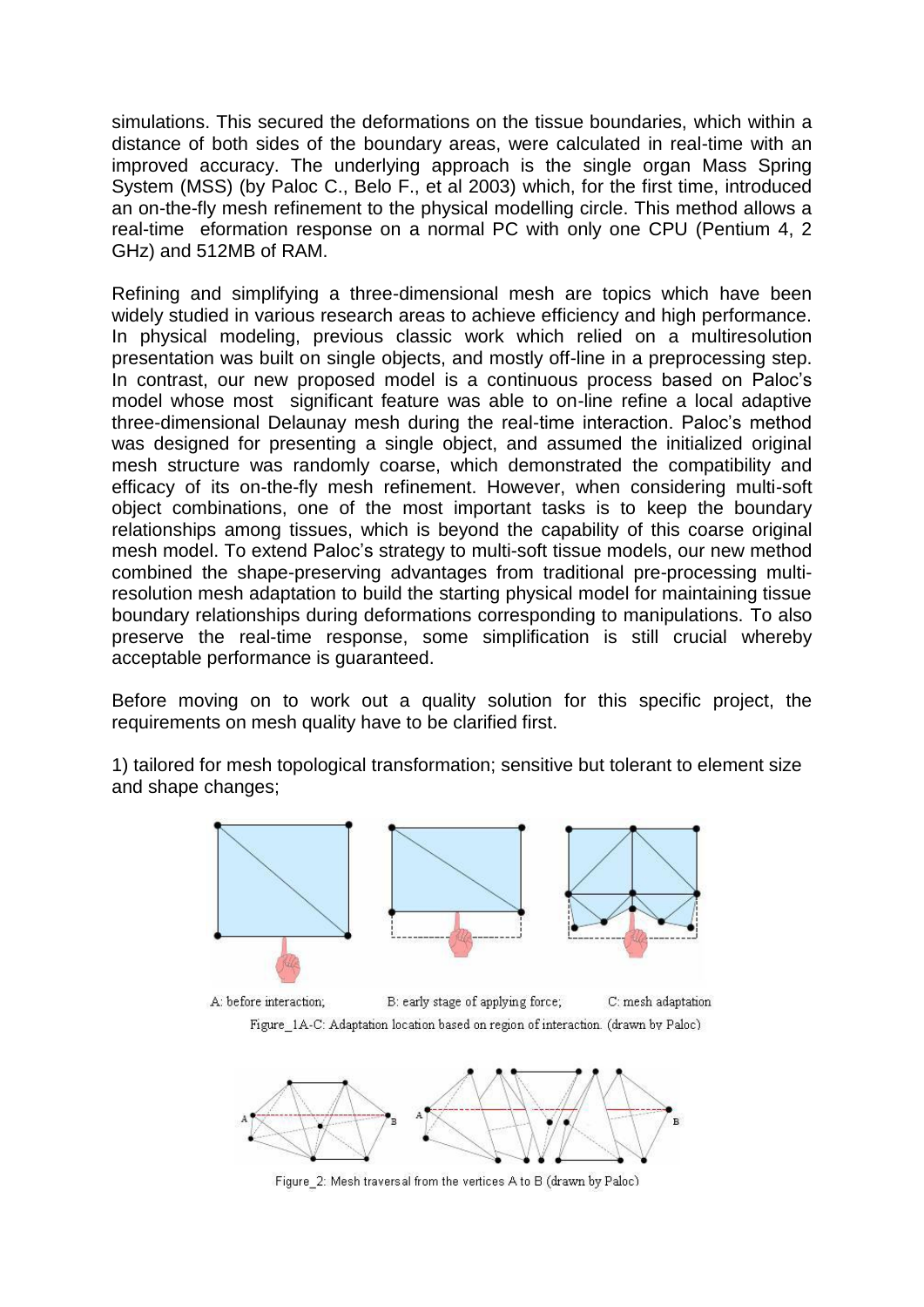2) being sufficiently optimized to maintain tissue boundaries during simulation, at the same time, keep model fast enough to compute real-time response - on-the-fly local mesh adaptation;



A(upper left): before interactions; B(upper right)&C(lower left): local mesh adaptation happened in collision area; D(lower right): instrument left. Figure 3A-D: on the fly mesh local adaptation in proximity of surgical instruments (Paloc 2002)

3) being smooth almost everywhere in any direction and therefore more amenable to numerical optimization; (Mesh-optimization based smoothing means making appropriate tradeoffs between the size and shape of an element to obtain higher numerical optimization in the discrete simulation. Figure\_4 illustrates two types of non-smoothed mesh: A was non-smoothed in element sizes which might produce fake boundary effects on the sides of large primitives; B was non-smoothed in element shapes, or directions, which could be easily overcome by relocating all central points to element centers.)



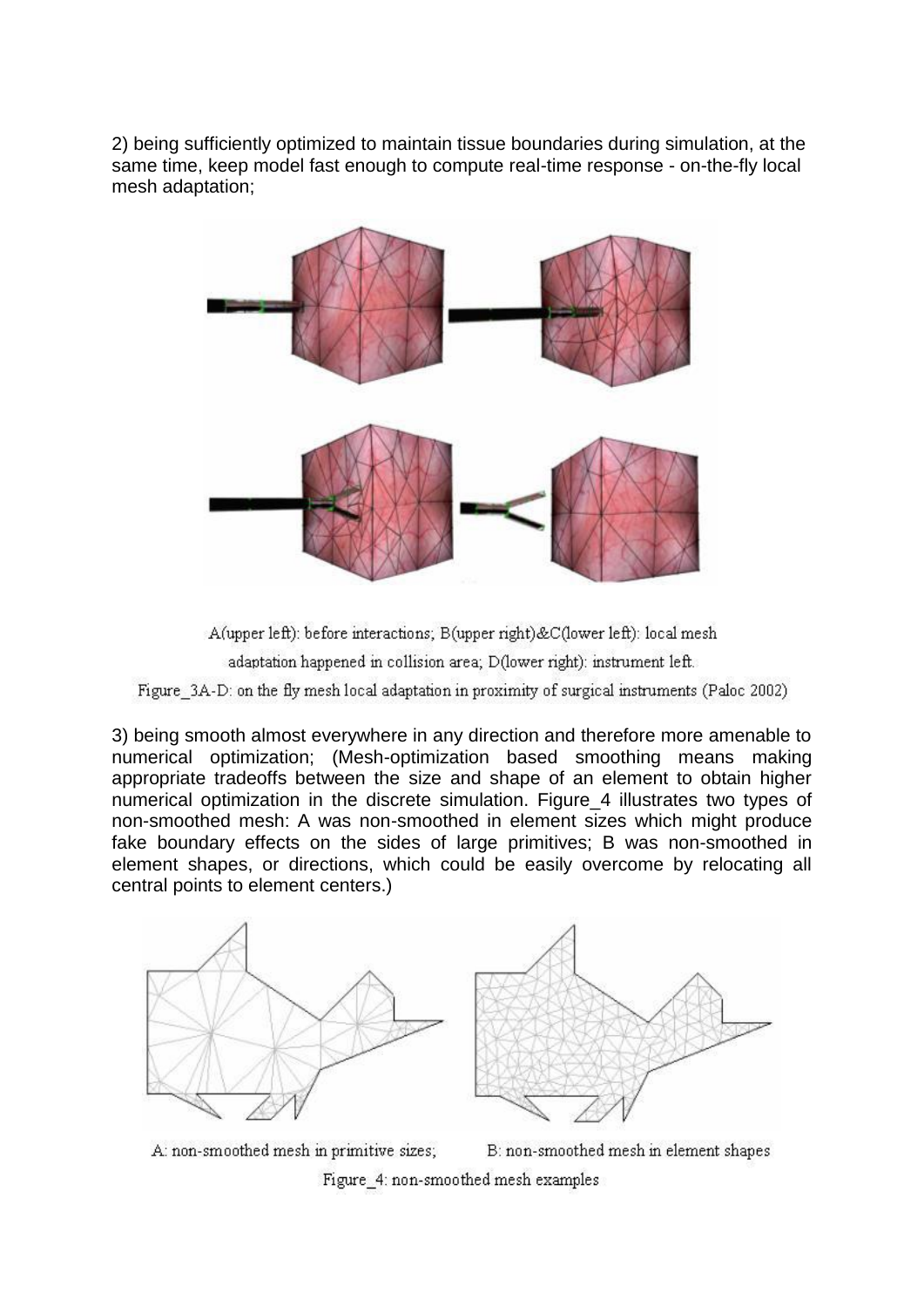#### **2. Material and Methods**

Generally speaking, physical modeling and its reaction to manipulations relies on the availability of meshes whose elements have the right shapes and sizes. The accuracy and speed of applications can be compromised by just a few bad elements. Intuition from asymptotic mathematics and engineering experience told us that equilateral elements were usually good, while skinny or skewed elements were usually bad. Classic methods in the literature all aim to avoid small angles; however, there was insufficient mathematical guidance for choosing the better of two elements of intermediate quality before the work of Shewchuk (2000) appeared.

|                                    | Interpolation quality measures, based on $  f - g  _{\infty}$ |
|------------------------------------|---------------------------------------------------------------|
| Size and shape<br>(mostly size)    | $c_t r_{\text{inc}}^2$                                        |
| Scale-invariant<br>(rarely useful) | А<br>mc                                                       |
| Conditioning quality measures      |                                                               |
| Scale-invariant                    | $3\ell_{\rm rms}^2 + \sqrt{(3\ell_{\rm rms}^2)^2}$            |
| Scale-invariant<br>(smooth)        |                                                               |

Table\_1: Quality measures related to interpolation error or stiffness matrix conditioning for a single triangle. (Shewchuk 2000)

Although previously it was believed that small angles must be prohibited, in practice they are no harm to interpolation. Babuška and Aziz (1976) demonstrated that the accuracy of physical model solutions on triangular meshes degrades seriously if angles are allowed to approach 180°, but the same is not true when angles are allowed to approach 0°, so long as the largest angles are not too large (for instance, do not exceed 140°, depending on the required level of simulation accuracy). In other words, small angles are not deleterious to the interpolation accuracy or the discrete error. However, small angles are still bad for matrix conditioning, as in physical models the conditioning of the stiffness matrices also depends on the sizes and shapes of the elements. Hence, other than small angles, the overall mesh quality can be better summarized via mathematical connections between mesh geometry, interpolation errors, and stiffness matrix conditioning. These relationships can be expressed by error bounds and element quality measures, which indicate the fitness of a triangle or tetrahedron for manipulations.



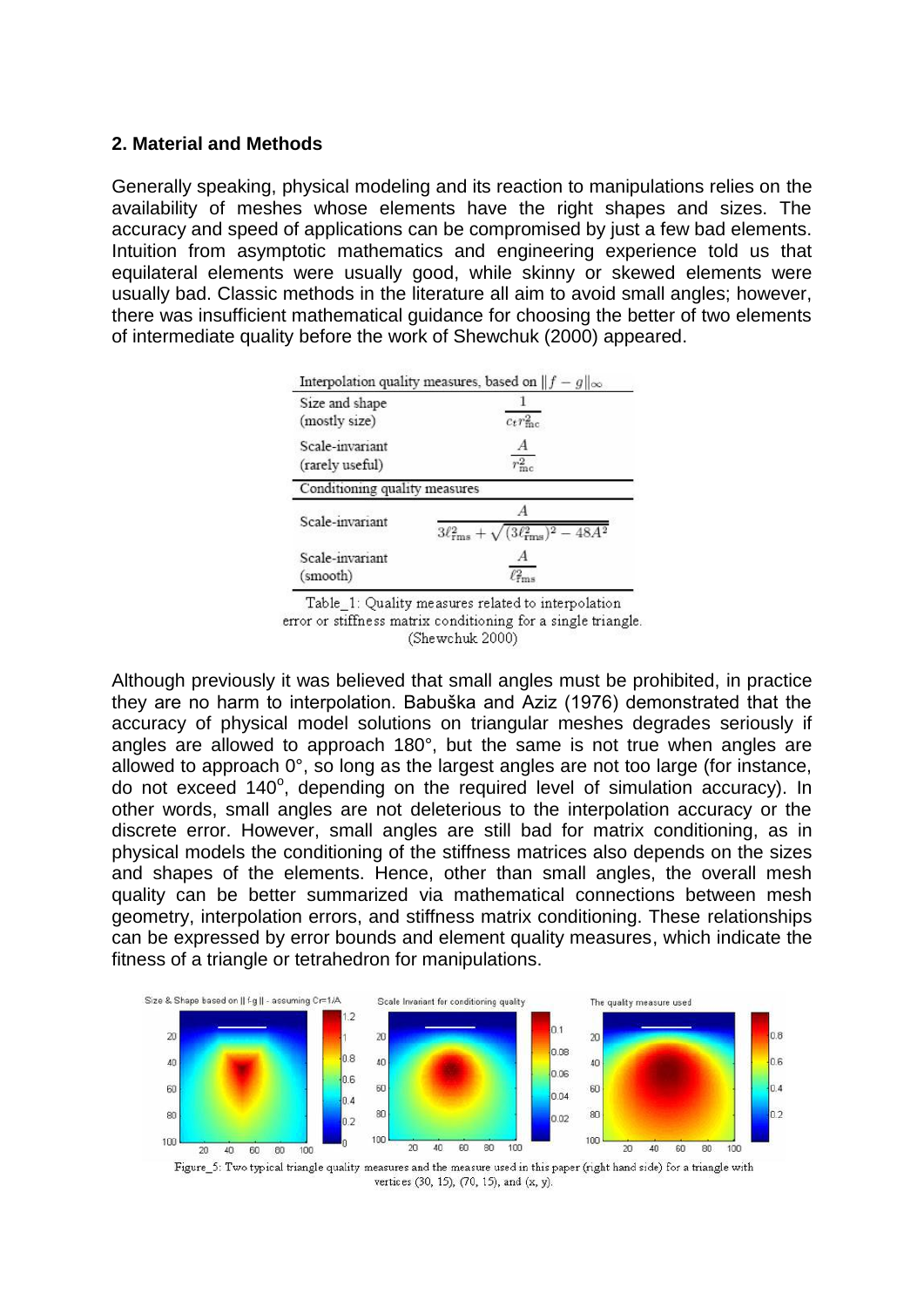The quality of a mesh depends on the application that uses it. Based on Shewchuk's suggestion, for our purposes, error bounds and quality measures protecting the stiffness matrix conditioning are more important than minimizing interpolation errors. We obtained the tailored quality measure by choosing suitable values for the constant parameters and weighted the quality factors. Then this criterion was used to evaluate the primitive quality in the multiple soft tissue mesh initialization produced by different mesh optimization strategies.

In Constraint Delaunay Triangulation (CDT), in order to preserve the tissue boundaries, the input segments are included in the triangulation and the empty circle property is modified to apply only to points that can be seen from at least one edge of the triangle where the segments are treated as opaque, so that the boundary edges are preserved and not split into smaller edges by avoiding the insertion of additional points.



Figure 6 A-F: CDT vs. DT and their Delaunay refinement with Steiners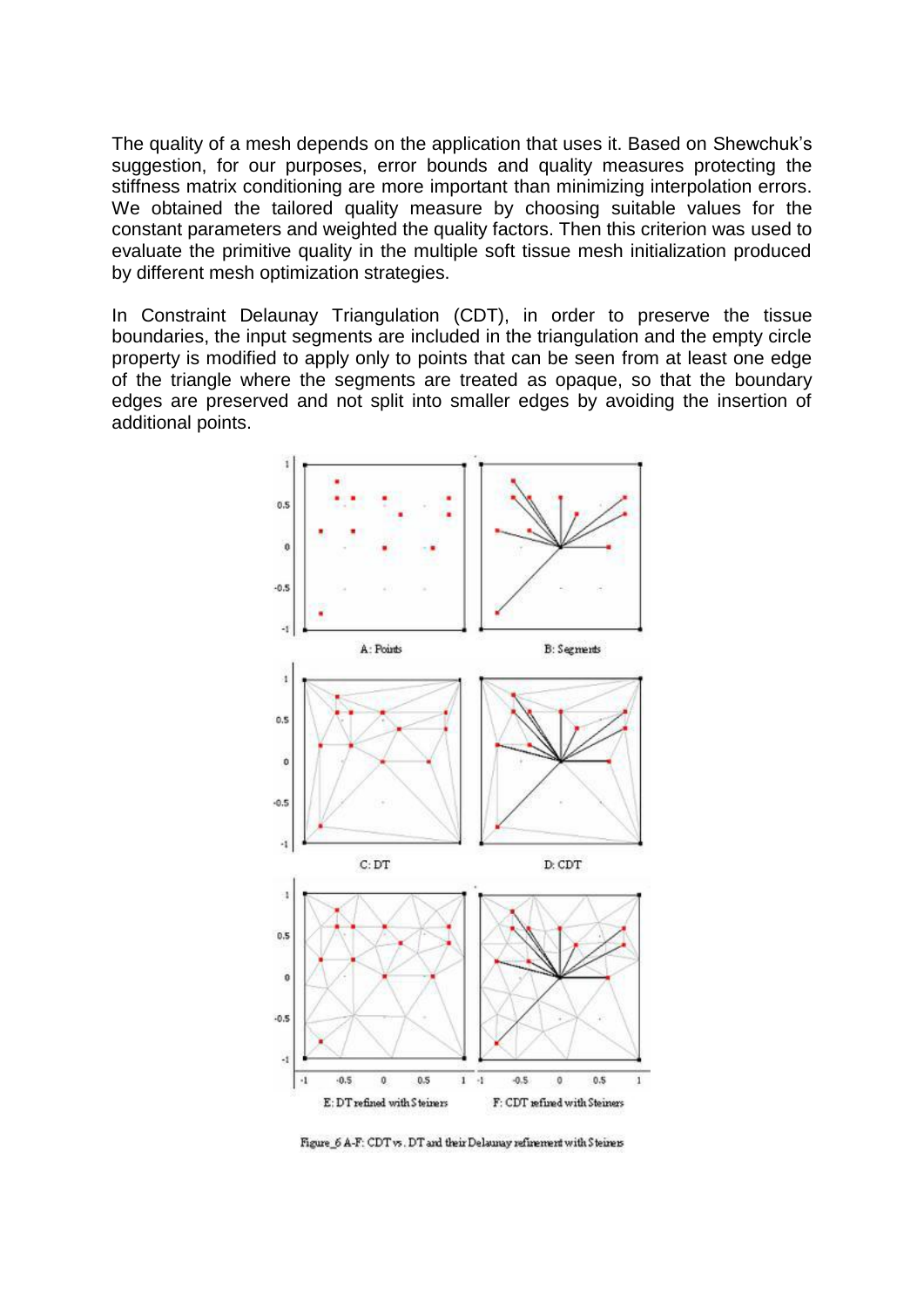According to the quality criterion, either too few Steiners or too many will both cause trouble.



Curvature preservation appears to be very useful in helping improve element quality.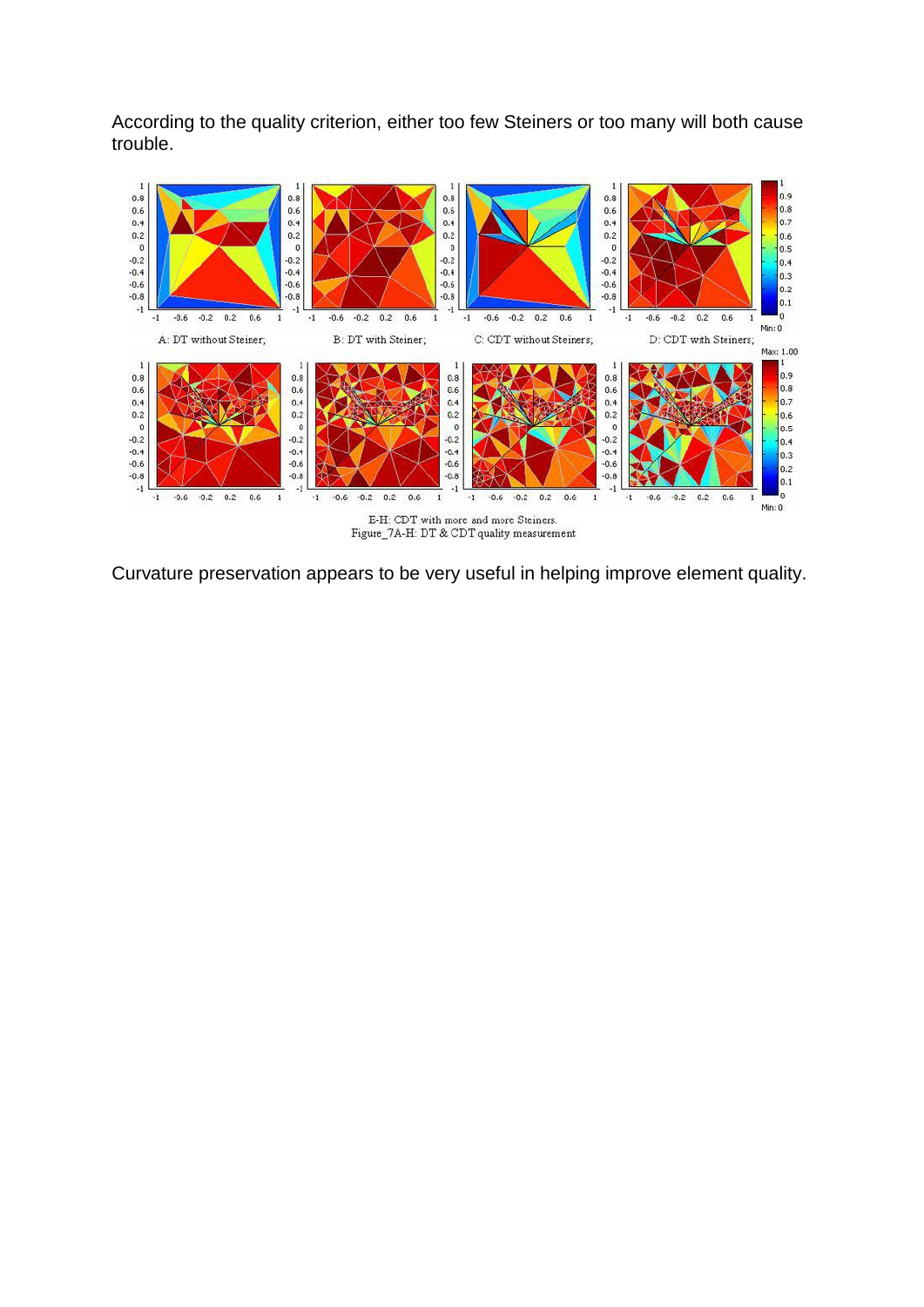

Figure\_8. Curvature preserving is more helpful than sliver edge protection

However, too much curvature preservation will, on the contrary, make CDT 3-D solutions suffer large errors (the quality measure can be extended to three dimensions for tetrahedrons, following Shewchuk's recommendation).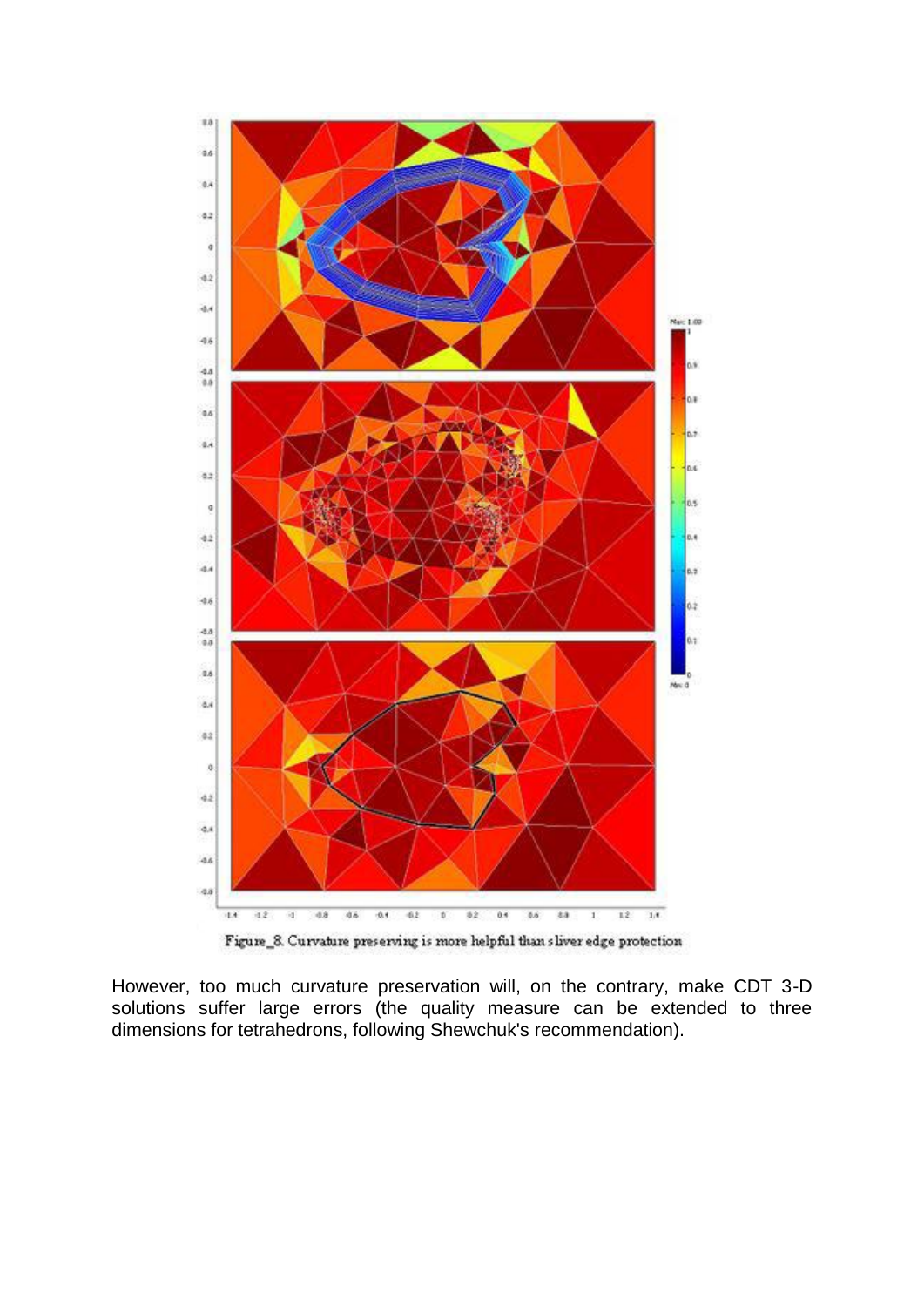

Figure\_9: 3-D quality measure on multiple soft tissue model

Thus, we reach the solution: medium curvature preservation plus perfect mesh smoothness. Detailed parameter values can be flexible, depending on the application. To obtain the final result demenstrated in figure\_10, the curvature factor was set to "1".)



Figure 10: Medium curvature preservation plus perfect mesh smoothness made real-time surgical simulation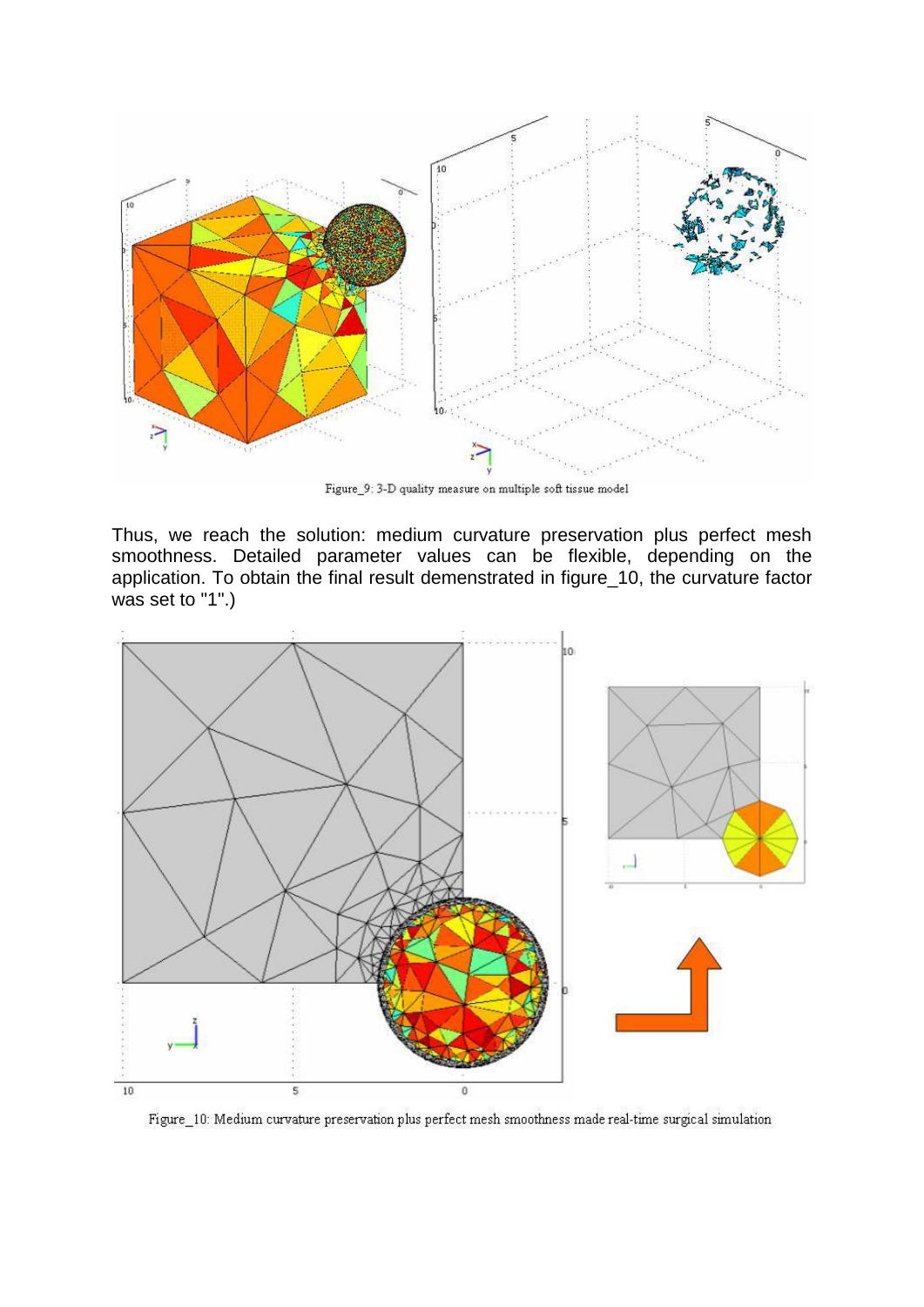## **3. Results**

The constraint built between tumour, hepatic vessels and surrounding tissues is illustrated in the following figures 1-3. The averaged stiffness value / bulk modulus of benign liver tissue was set to be 18000 Pa, corresponding to an averaged Young's modulus value of 11000 Pa.

Instrument manipulations of probing, grasping, and simple cutting were successfully simulated on constraint liver tissue deformable models. Experimental results proved that, during the process of a surgical operation, this system would be capable of simulation with reasonable accuracy to track the key vessel movements. Videos were taken and will be presented in oral presentation.

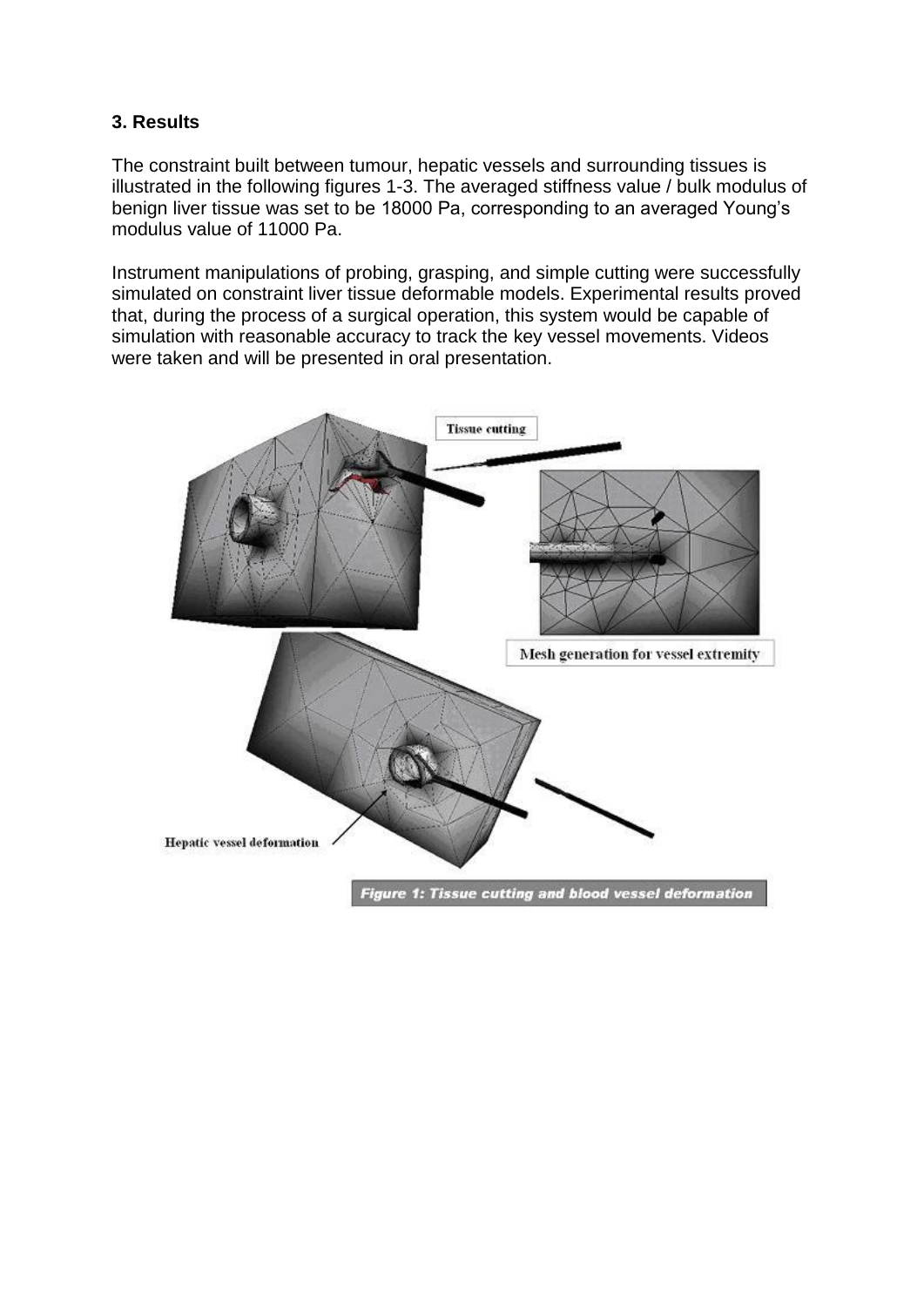



## **4. Conclusion**

In sum, to achieve real-time interactivity in CT or MRI guided surgery simulation, the deformation regime of this system was based on a single-organ mass-spring system (MSS), which introduced an on-the-fly local mesh refinement to raise the deformation accuracy and the mesh control quality. This method has now been extended to a multiple soft-tissue constraint system, by supplementing it with an adaptive constraint mesh generation. A mesh quality measure was tailored based on a